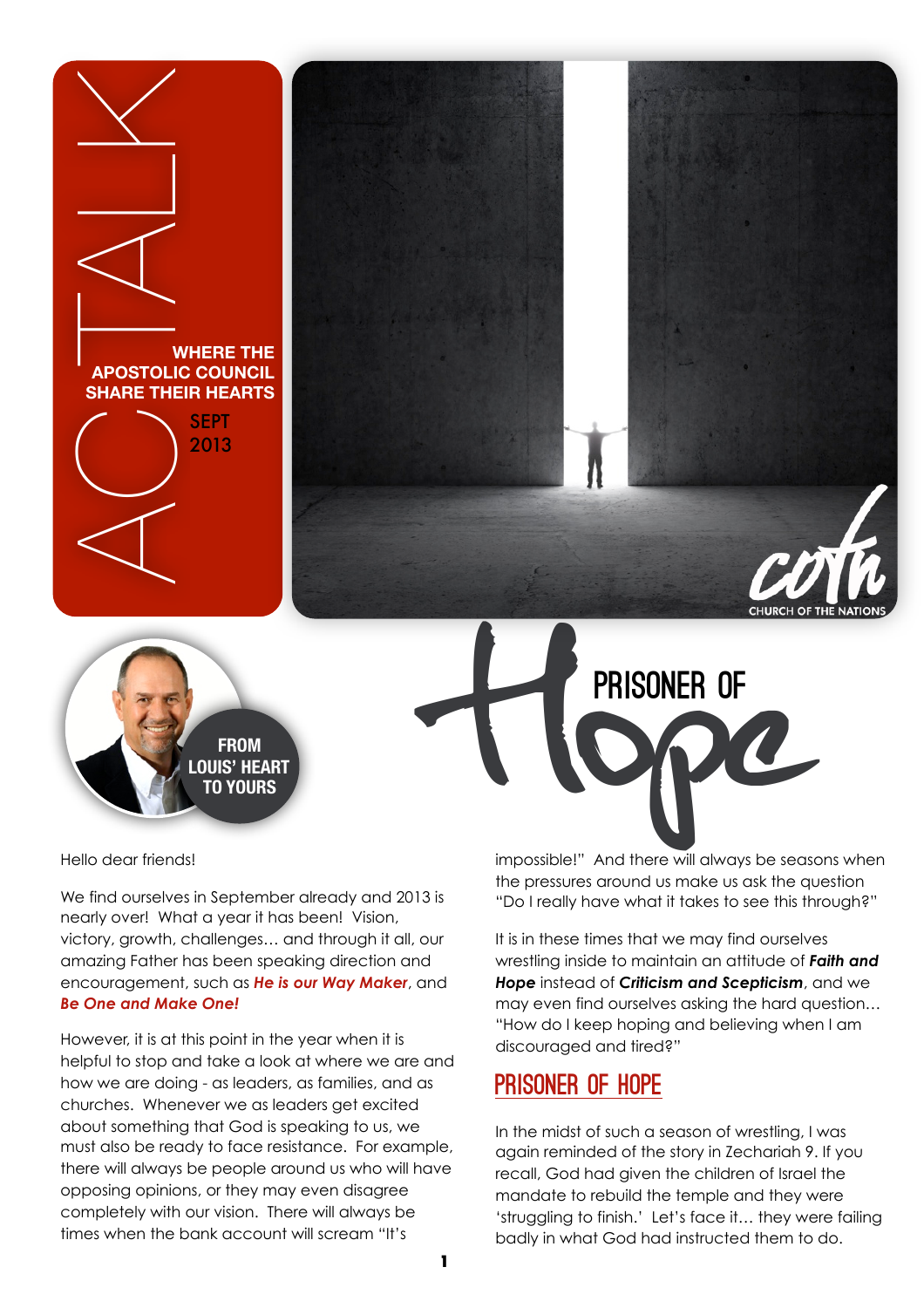They were neglecting to obey the details of their calling, and were instead busy doing their own thing. Sound familiar to anyone?

They had lost focus on what God had told them, and as a result they lost hope in their ability to accomplish it, and in His ability to keep His promises concerning them. Losing hope is a natural thing that happens to the best of us. Even the Bible talks about moments like these.

- Job 6:11a *"What strength do I have, that I should still hope?"*
- Proverbs 13:12a *"Hope deferred makes the heart sick."*

In reality, God could have, and should have, given them all a severe rebuke and 'put them in their place.' But what did he do instead? *He encouraged them!* He

responded to their apathy with the message 'You CAN make it!' Wow! What an awesome and merciful God!

Let's read it together.

Return to the stronghold of SECURITY AND PROSPERITY you Prisoners of Hope! Even today do I declare that I will restore double your former prosperity to you."

(Zechariah 9:12 Amp)

So, what is Hope? Simply put, **Hope is a joyful expectation**! Hope is what tells you that despite present circumstances, tomorrow will be better. Hope is what strengthens your heart when you meditate on the Word and God's promises take root inside of you. Promises like…

*for welfare and peace and not for evil, to give you hope in your final outcome."* (Jeremiah 9:11 Amp)

*"I know the thoughts and plans I have for you, says the Lord, thoughts and plans* 

*"Surely your goodness and love will follow me all the days of my life, and I will dwell in the house of the Lord forever."* (Psalm 23:6 NIV)

You may find yourself in a prison today (emotionally,

financially, relationally, etc), but there is still hope! God is looking for you, even when you are not looking for Him! You can't get away from it! You are a *Prisoner of Hope!*

# Different Types of **PRISONERS**

Now, we need to realize that prisoners come in many different shapes and sizes.

There are definitely those who live their lives as **PRISONERS WITHOUT HOPE**. Who are they?

- 1. The Devil and his demons.
- 2. Evil people who spoke out against God and did evil until their last minute, without having repented before death.
- 3. Those who don't know Jesus yet (but that can change!)

At the same time, there are also **PRISONERS OF HOPE!**

- 1. Those who died in their faith.
- 2. Those who walk in Christ today.
- 3. Those who get saved and don't just get out of their dilemma that they are in, but God actually shifts them from the Kingdom of Darkness to the Kingdom of Light.

These Prisoners of Hope are in such a place of blessing (even if they don't know it yet), because they are 'condemned to victory!' They can't help but be blessed!

# God is looking for you, even when you are not looking for Him! You can't get away from it! You are a Prisoner of Hope!

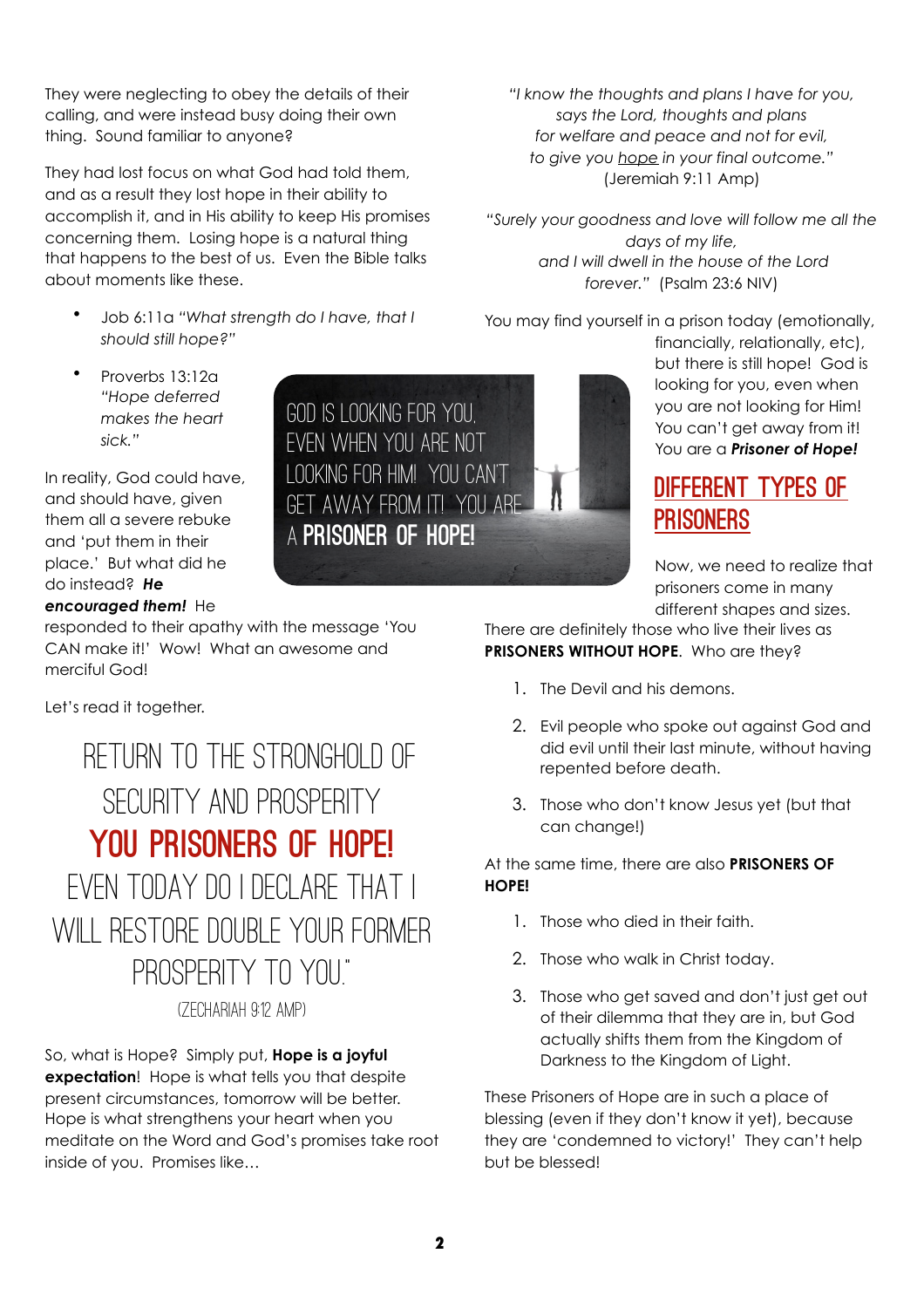# God's Heart for You

God's heart for His children is declared out loud in Jeremiah 29:11 when He said *"I know the thoughts and plans I have for you… thoughts and plans for welfare and peace and not for evil, to give you hope in your final outcome."*

Two chapters later in Jeremiah 31:17, He again reminded them *"So there is HOPE for your future…!"* 

And in the New Testament, God brought the reality home to us as believers when He declared in Colossians 1:27 that *"…Christ in you is the HOPE of glory!"*

There is ALWAYS HOPE in God! A joyful expectation that what He says is true, and what He starts He will complete! What an awesome encouragement!



LOUIS AND EDNA ELS

#### You are a *Prisoner of Hope!*





The theme of this AC talk is "HOPE". Thanks Louis for an excellent article. I Corinthians 13 says, "now these three remain, faith hope and love". Over the years, hope has been treated as the 'poor relative' of the three. There are so many more books, messages and conferences on the themes of love and faith.

In my travels, I have noticed an increase of hope-gripping believers. I wrote a forward for Gordon Methven's recently published book "*The Hope of Glory – Exceeding Expectations*". Gordon is a part of COTN OASIS Church in Elgin, Scotland and his book is his story of hope.

Why is hope so important? Without it, love becomes just a noun not a verb, and faith teaching becomes just motivational and a temporary encouragement. (Hebrews 11:1a says: "Faith is the substance of things hoped for")

Biblically, it is hope that anchors the soul and living in a day with so much hopelessness we need our mind, will and emotions (our soul) anchored.